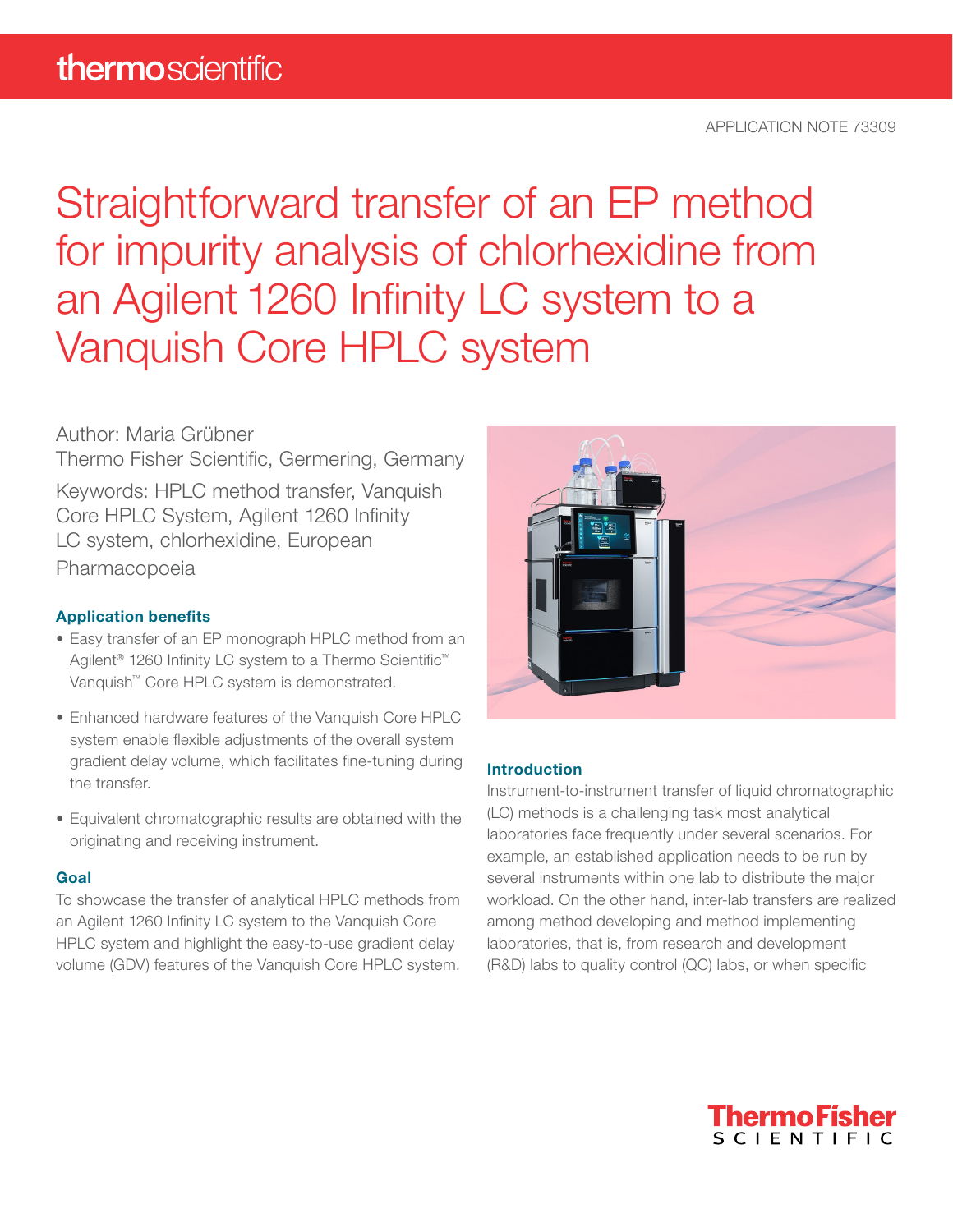tasks are outsourced, for example, to contract labs.<sup>1</sup> In both cases, the transferring and receiving laboratories' instruments can be either equivalent or different in vendor and configuration. A third scenario is the replacement of legacy instrumentation by modern technology. In any instance a transfer is only considered effective if equivalent results are obtained. The success and the required effort of such a transfer depend on multiple factors. The robustness of the method to be transferred as well as instrumentational deviations of the involved systems play an important role.<sup>1</sup> Some technical characteristics of a system, like its gradient delay volume (GDV), pump mixing mode, hydrodynamic behavior, column and eluent thermostatting options, may affect critical results like peak resolution or retention times.<sup>2-4</sup> The requirements of the chromatographer to the analytical outcome and the defined limits of acceptable deviations from the originating system determine the complexity of the transfer job. In addition, only very limited modifications of method parameters are usually accepted during a transfer to prevent the need for a time-consuming revalidation. Thus, compliant hardware features are the preferred tools to assist in transferring LC methods, for example, the adaptable GDV options provided by the Vanquish Core HPLC system.

In the following, the HPLC method for impurity analysis of chlorhexidine digluconate given by the European Pharmacopoeia (EP) monograph<sup>5</sup> is transferred from an Agilent 1260 Infinity LC system (1260 Infinity) to a Thermo Scientific Vanquish Core HPLC system. Chlorhexidine is a common antiseptic and disinfectant, listed on the World Health Organization's (WHO) Model List of Essential Medicines.<sup>6</sup> It is available as an over-the-counter drug and is widely used in dental medicine and hygiene, for example, in mouthwashes and for skin disinfection purposes.

The selected Thermo Scientific™ Hypersil™ GOLD column complies well with the requirement for an end-capped C18 silica column of the monograph. Although we adhered to the EP monograph, the following discussions in general are also valid for the United States Pharmacopoeia (USP) method,<sup>7</sup> as the analytical method, i.e. column and gradient, are identical.

#### **Experimental**

#### Reagents and materials

- Deionized water, 18.2 MΩ·cm resistivity or higher
- Fisher Scientific™ Optima™ Acetonitrile, LC/MS grade (P/N A955-212)
- Thermo Scientific™ Pierce™ Trifluoracetic acid (TFA), LC/MS grade (P/N 85183)
- EP reference standard: Chlorhexidine for system suitability CRS batch 2, catalogue code Y0001545<sup>8</sup>

#### Sample preparation

According to the monograph, 5 mg of the reference standard, which contained chlorhexidine and various impurities, were dissolved in 1 mL of mobile phase A (see below).

#### Instrumentation and HPLC conditions

The instruments and the HPLC conditions used in this study are listed in Tables 1 and 2.

#### Data processing and software

Thermo Scientific™ Chromeleon™ Chromatography Data System software, version 7.3, was used for data acquisition and analysis.

|                         | <b>Agilent 1260 Infinity Quaternary</b>                                       | <b>Vanquish Core Quaternary</b>                                                                                  |
|-------------------------|-------------------------------------------------------------------------------|------------------------------------------------------------------------------------------------------------------|
| System base             |                                                                               | System Base Vanquish Core (P/N VC-S01-A-02)                                                                      |
| Solvent storage         | Solvent Cabinet (5065-9981)                                                   | Solvent Rack (P/N 6036.1350)                                                                                     |
| Pump                    | Quaternary Pump (G1311B)                                                      | Quaternary Pump C (P/N VC-P20-A-01)                                                                              |
| Sampler                 | High Performance Autosampler (G1367E) with<br>Autosampler Thermostat (G1330B) | Split Sampler CT (P/N VC-A12-A-02)                                                                               |
| Column compartment      | Thermostatted Column Compartment with 6 µL<br>heat exchanger (G1316A)         | Column Compartment C (P/N VC-C10-A-03)<br>(passive pre-heater P/N 6732.0170 included in<br>System Base ship kit) |
| <b>Detector</b>         | Variable Wavelength Detector (G1314F)                                         | Variable Wavelength Detector C (P/N VC-D40-A-01)                                                                 |
| Flow cell               | Standard (10 mm, 14 µL (G1314-60186)                                          | Standard (10 mm, 11 µL, P/N 6077.0250)                                                                           |
| <b>System accessory</b> |                                                                               | Method Transfer Kit Vanquish (P/N 6036.2100)                                                                     |

#### Table 1. Instruments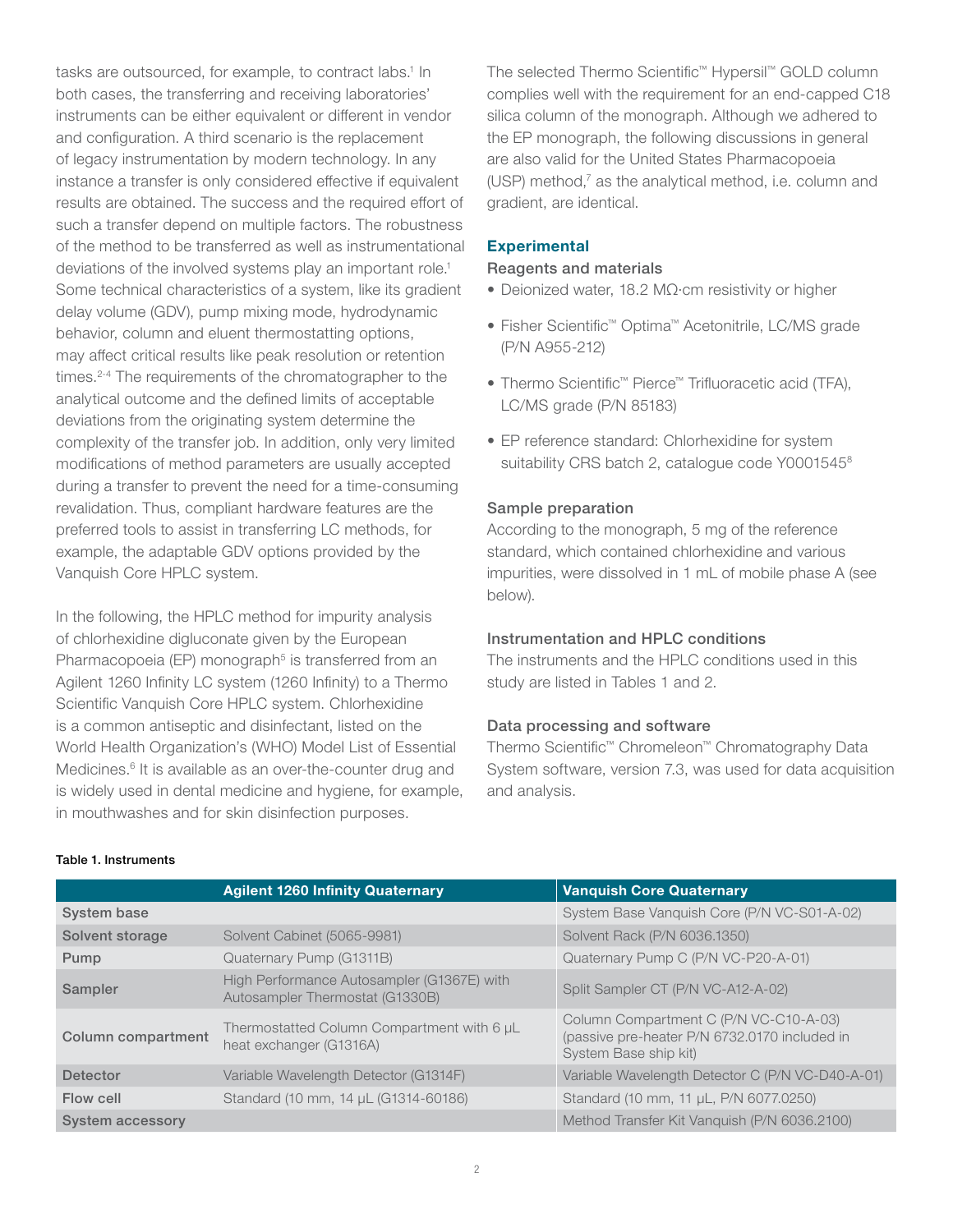| <b>Parameter</b>   | <b>Value</b>                                                                                                                      |  |
|--------------------|-----------------------------------------------------------------------------------------------------------------------------------|--|
| Column             | Hypersil GOLD, $4.6 \times 250$ mm, $5 \mu m$ ,<br>175 Å (P/N 25005-254630)                                                       |  |
| Mobile phase       | A: 0.1% TFA in water/acetonitrile<br>(80/20; v/v)<br>B: 0.1% TFA in water/acetonitrile<br>(10/90; v/v)                            |  |
| Flow rate          | 1 $mL/min$                                                                                                                        |  |
| Gradient           | 0 min – 0% B, 2 min – 0% B,<br>32 min – 20% B, 37 min – 20% B,<br>47 min – 30% B, 54 min – 30% B,<br>55 min – 0% B. 62 min – 0% B |  |
| Column temperature | 30 °C (still air)                                                                                                                 |  |
| Autosampler temp.  | 8 °C                                                                                                                              |  |
| Detection          | 254 nm, 5 Hz, response time 2 s<br>$(1260 \text{ Infinity}) / 1 \text{ s}$ (Vanquish Core)                                        |  |
| Injection volume   | $10 \mu L$                                                                                                                        |  |
| Needle wash        | Off                                                                                                                               |  |

#### Table 2. HPLC conditions **Results and discussion**

For best comparability, the following experiments were conducted with the same column, aliquots of the same sample, and the same mobile phase batch to exclude non-instrumental effects on the transfer. Seven consecutive injections were executed with each system. Figure 1 displays the comparison of both instruments under conditions outlined in the EP monograph. The chromatogram is populated over the complete run time with peaks of the main compound, specified impurities, and unknowns not specified in the SST standard leaflet.<sup>9</sup> For reasons of clarity, the focus is on all peaks that exceeded a minimum peak area of 0.3 mAU·min in the following.

Very similar chromatograms were generated by the 1260 Infinity and Vanquish Core instruments, implying a very similar chromatographic performance, as can also be seen in Figure 2 and Table 3. A summary of



Figure 1. Transfer from 1260 Infinity system to Vanquish Core HPLC system according to the EP monograph for chlorhexidine gluconate; peak assignment according to impurity designation in EP monograph and standard leaflet<sup>5, 9</sup>



Figure 2. Chromatographic results with the 1260 Infinity and Vanquish Core HPLC systems under conditions outlined in the EP monograph (Figure 1)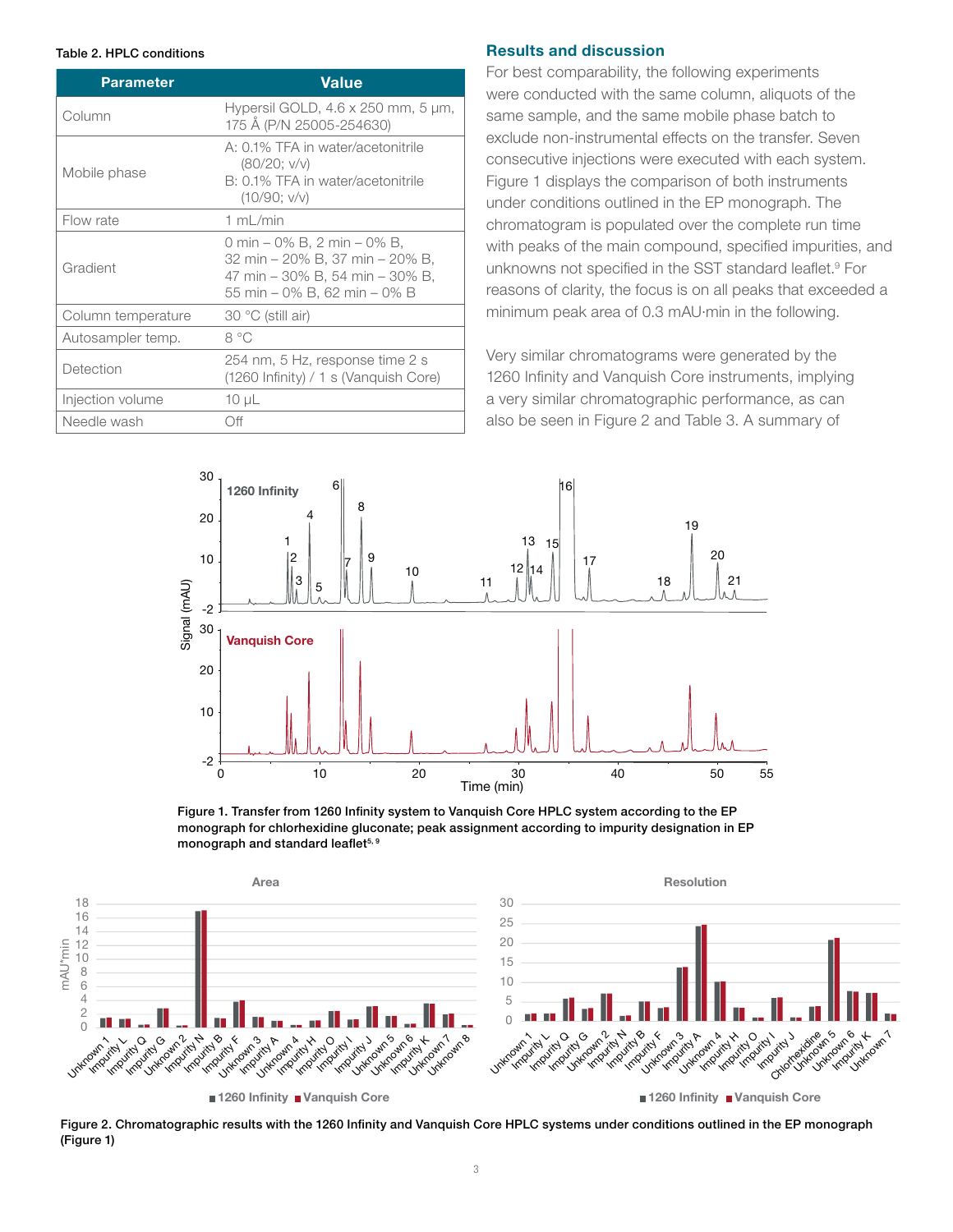relative retention times, experimentally obtained and provided by the EP monograph, is given in Table 3. Both instruments are in excellent accordance with each other and well aligned with the EP objectives. In Figure 2 a full congruence in peak areas is displayed. Peak resolutions are in very good alignment as well, with slightly improved resolutions with the Vanquish Core HPLC system thanks to slightly narrower peaks. The retention time and peak area precisions obtained with the Vanquish Core HPLC system were excellent with a relative standard deviation of ≤0.02% for retention times and ≤0.6% for peak areas.

The system suitability criteria given by the EP monograph, claiming a resolution of the impurity pair L and G of minimum 3 and a peak-to-valley ratio of impurity B of minimum 2, are easily met by either LC system with a resolution ~8 and a peak-to-valley ratio ~6. Thus, the chlorhexidine impurity LC method was successfully

repeated with both systems, giving equivalent results, and its transfer could be rated as straightforward and very successful.

However despite the perfect fit of *relative* retention times, in a direct overlay of both chromatograms, one can observe small deviations in the *absolute* retention times with all peaks eluting slightly earlier on the Vanquish Core HPLC system (Figure 3 top). These may be the results of a slightly smaller default GDV of the Vanquish Core HPLC system compared to the 1260 Infinity. The GDV of an LC system is defined as the volume between the point of mobile phase mixing in the pump and the column head. If a closer match of absolute retention times in gradient LC methods is required, for example, to meet prescribed acceptance limits, the deviations can be compensated by a tuning of the GDV of the Vanquish Core HPLC system by two different means.

| Peak #         | <b>Compound</b> | EP monograph | 1260 Infinity | <b>Vanquish Core</b> |
|----------------|-----------------|--------------|---------------|----------------------|
|                | Unknown 1       |              | 0.196         | 0.195                |
| $\mathbf{2}$   | Impurity L      | 0.23         | 0.208         | 0.207                |
| 3              | Impurity Q      | 0.24         | 0.222         | 0.220                |
| $\overline{4}$ | Impurity G      | 0.25         | 0.260         | 0.260                |
| 5              | Unknown 2       |              | 0.289         | 0.290                |
| $\mathbf 6$    | Impurity N      | 0.35         | 0.357         | 0.356                |
| 7              | Impurity B      | 0.36         | 0.369         | 0.368                |
| 8              | Impurity F      | 0.50         | 0.412         | 0.411                |
| $\Theta$       | Unknown 3       |              | 0.442         | 0.442                |
| 10             | Impurity A      | 0.60         | 0.562         | 0.562                |
| 11             | Unknown 4       |              | 0.781         | 0.782                |
| 12             | Impurity H      | 0.85         | 0.870         | 0.871                |
| 13             | Impurity O      | 0.90         | 0.901         | 0.901                |
| 14             | Impurity I      | 0.91         | 0.911         | 0.911                |
| 15             | Impurity J      | 0.96         | 0.975         | 0.976                |

Table 3. Averaged relative retention times related to the main peak as stated in the EP monograph and from 1260 Infinity and Vanquish Core chromatograms (Figure 1, default settings)

| 11 | Unknown 4     |      | 0.781 | 0.782 |
|----|---------------|------|-------|-------|
| 12 | Impurity H    | 0.85 | 0.870 | 0.871 |
| 13 | Impurity O    | 0.90 | 0.901 | 0.901 |
| 14 | Impurity I    | 0.91 | 0.911 | 0.911 |
| 15 | Impurity J    | 0.96 | 0.975 | 0.976 |
| 16 | Chlorhexidine | 1.00 | 1.000 | 1.000 |
| 17 | Unknown 5     |      | 1.083 | 1.083 |
| 18 | Unknown 6     |      | 1.301 | 1.302 |
| 19 | Impurity K    | 1.40 | 1.383 | 1.383 |
| 20 | Unknown 7     |      | 1.459 | 1.460 |
| 21 | Unknown 8     |      | 1.508 | 1.508 |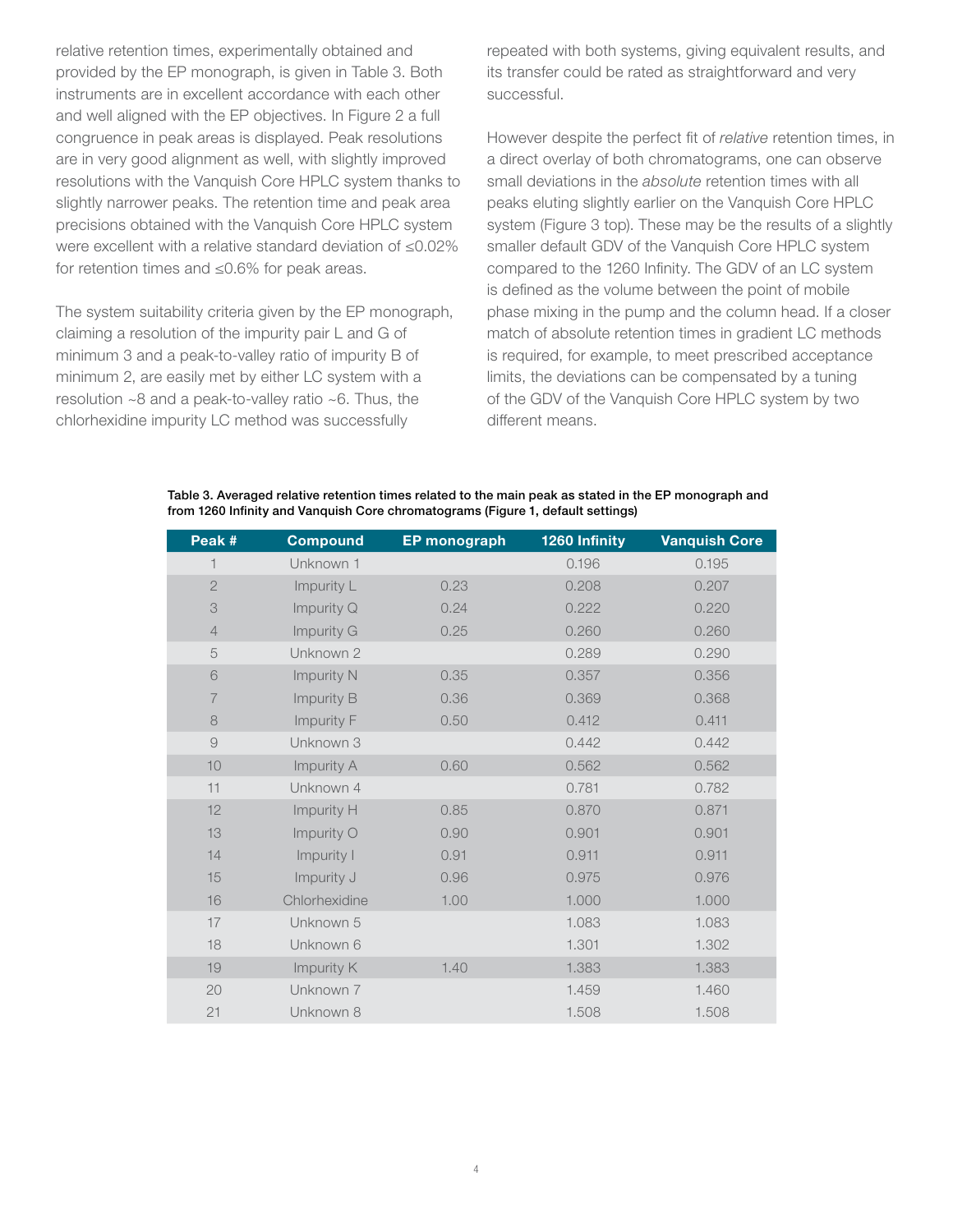

Figure 3. Retention time fine-tuning by idle volume (I.V.) adaption of the metering device in the Vanquish Core sampler

- 1. The idle volume setting of the autosamplers' metering device, which is the sample aspiration device, can be tuned in a range of 0–230 µL. The default setting is 25 µL.
- 2. An optional method transfer kit switches a 200 µL volume loop into the flow path between the pump and the autosampler.

Combining both approaches, the seamlessly tunable GDV portion of the Vanquish Core HPLC system is up to 430 µL. With this volume, retention times in gradient LC methods can be delayed in order to achieve a closer match with the originating system.

For the current application, the retention time deviations of the Vanquish Core HPLC system (default) compared to the 1260 Infinity system ranged from 0.02 to 0.22 min, increasing roughly over the run time (Figure 4). At a flow rate of 1 mL/min, these can be translated into volume differences of 20–220 µL with a mean of 115 µL. However, early eluting peaks in gradient methods often are affected by a mixture of isocratic and gradient elution and are less affected by the GDV. Thus, for GDV adaption one would rather take into account the mean deviation of later eluting peaks in the gradient. Due to that a first estimate to increase the idle volume from the default value (25 µL) to 200 µL markedly improved the retention time match of the Vanquish Core and the 1260 Infinity systems (Figure 3, bottom). In Figure 4 the improvement is outlined for each peak. As expected, early eluting peaks were hardly impacted by the GDV increase. For some later peaks, the GDV increase overcompensated the deviations, but in total the deviations were considerably decreased, demonstrating the benefit of adaptable system volumes for LC method transfers.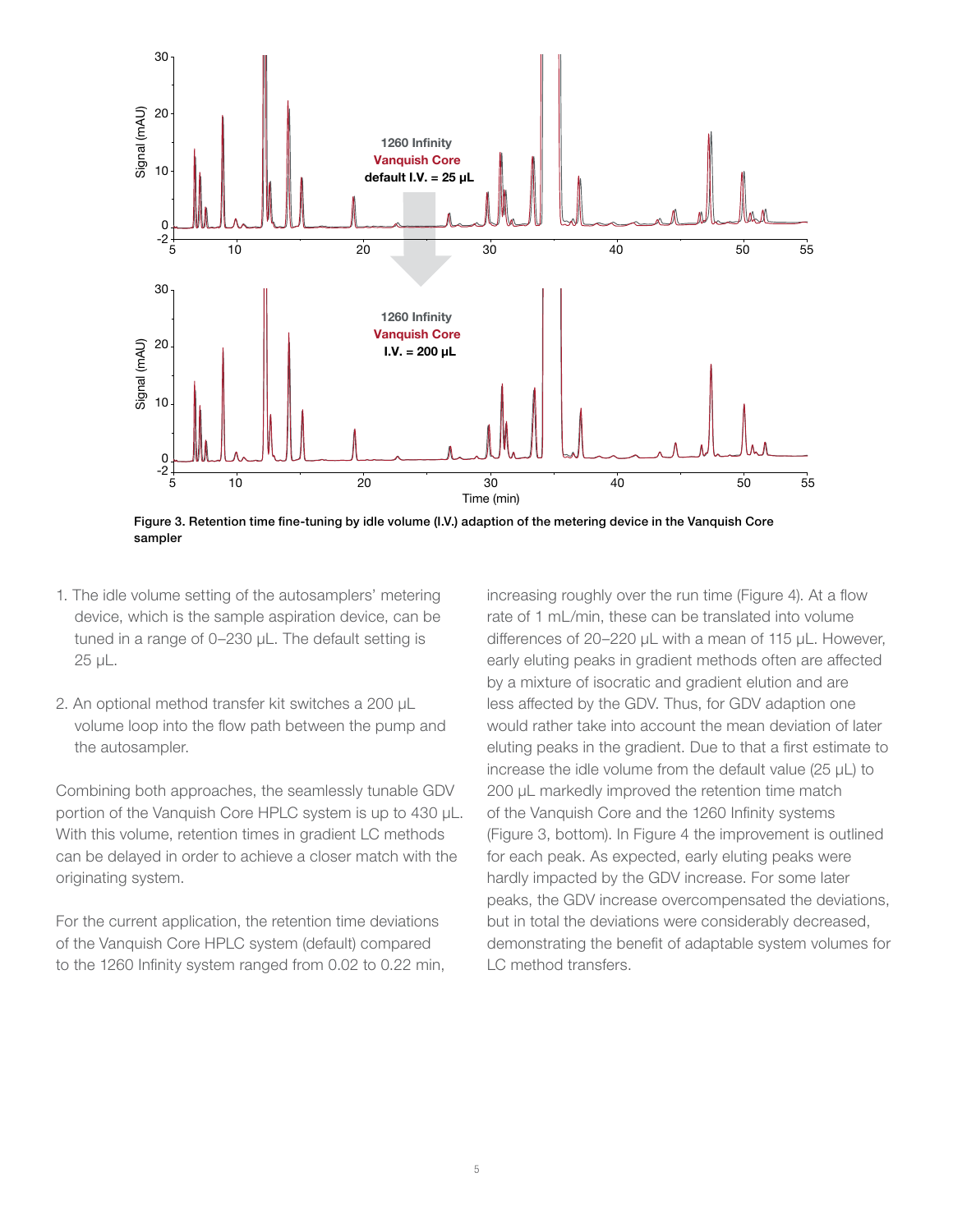

Figure 4. Retention time deviations of the 1260 Infinity system compared to the Vanquish Core HPLC system with an idle volume (I.V.) of 25 µL (default) and of 200 µL

In summary, for best retention time match, Vanquish Core HPLC system users should first replicate the chromatogram, compare with the chromatogram obtained with the source system, and then adjust the GDV of the system in an iterative process until the best retention time match is obtained.<sup>10</sup> The applied GDV changes are compliant since all of the following are true:

- Compendial methods do not regulate system volumes.
- The fluidic setup of the HPLC system is not undergoing a manual change.
- Instrument parameter settings are fully trackable in the audit trail of the chromatography data system.

Note that besides the GDV, other instrument-design differences may cause peak retention times to shift. One common example is thermal effects, for instance, induced by different eluent pre-heating efficiency or the absence or presence of a pre-heater.

#### **Conclusion**

- The straightforward transfer from an Agilent 1260 Infinity LC system to a Thermo Scientific Vanquish Core HPLC system was demonstrated for the EP method for chlorhexidine impurity analysis.
- Equivalent chromatographic outcomes were provided by the two systems.
- Small deviations of absolute retention times due to different system gradient delay volumes were easily decreased by adjustments of the idle volume of the Vanquish Core autosampler. For further GDV increase a Method Transfer Kit (P/N 6036.2100) is available. Either option is compliant and trackable.